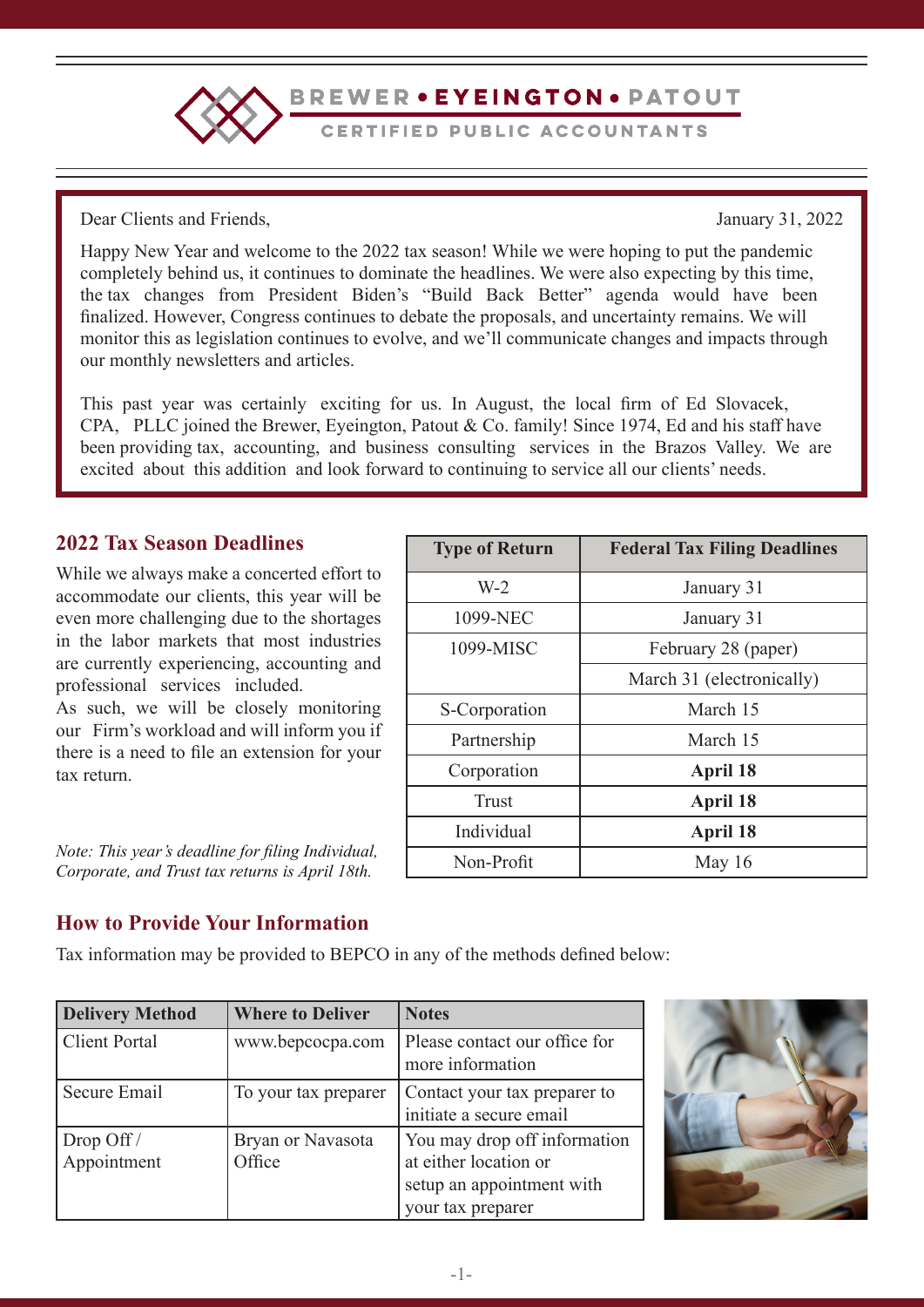We continue to encourage use of our **Client Portal** as the most secure way to send and receive confidential documents. If you do not have a Client Portal already, please contact our office. All we need is an email address to get you set up.



# **Office Information**

# **Bryan and Navasota Offices**

*Normal Business Hours:* Monday – Friday, 8:00am – 5:00pm

## *Saturday Hours:*

8:30am – 12:00pm for the following Saturdays only -March 5th -April 2nd -March 12th -April 9th -March 19th -April 16th -March 26th

# **Franklin Office**

Due to the current spike in COVID-19 cases, we will not be able to pick up or deliver tax information at the Pridgeon Center in Franklin. Please use one of the delivery methods identified above or contact our office to get us your tax information as soon as possible.

We are excited for this upcoming tax season! On behalf of our entire staff, we are grateful for your business and we appreciate your online reviews and referrals. For more information, please visit us at **www.bepcocpa.com.**



Best wishes to you all for a safe, healthy, and prosperous year ahead!

Amy Restivo Managing Partner Brewer, Eyeington, Patout & Co., LLP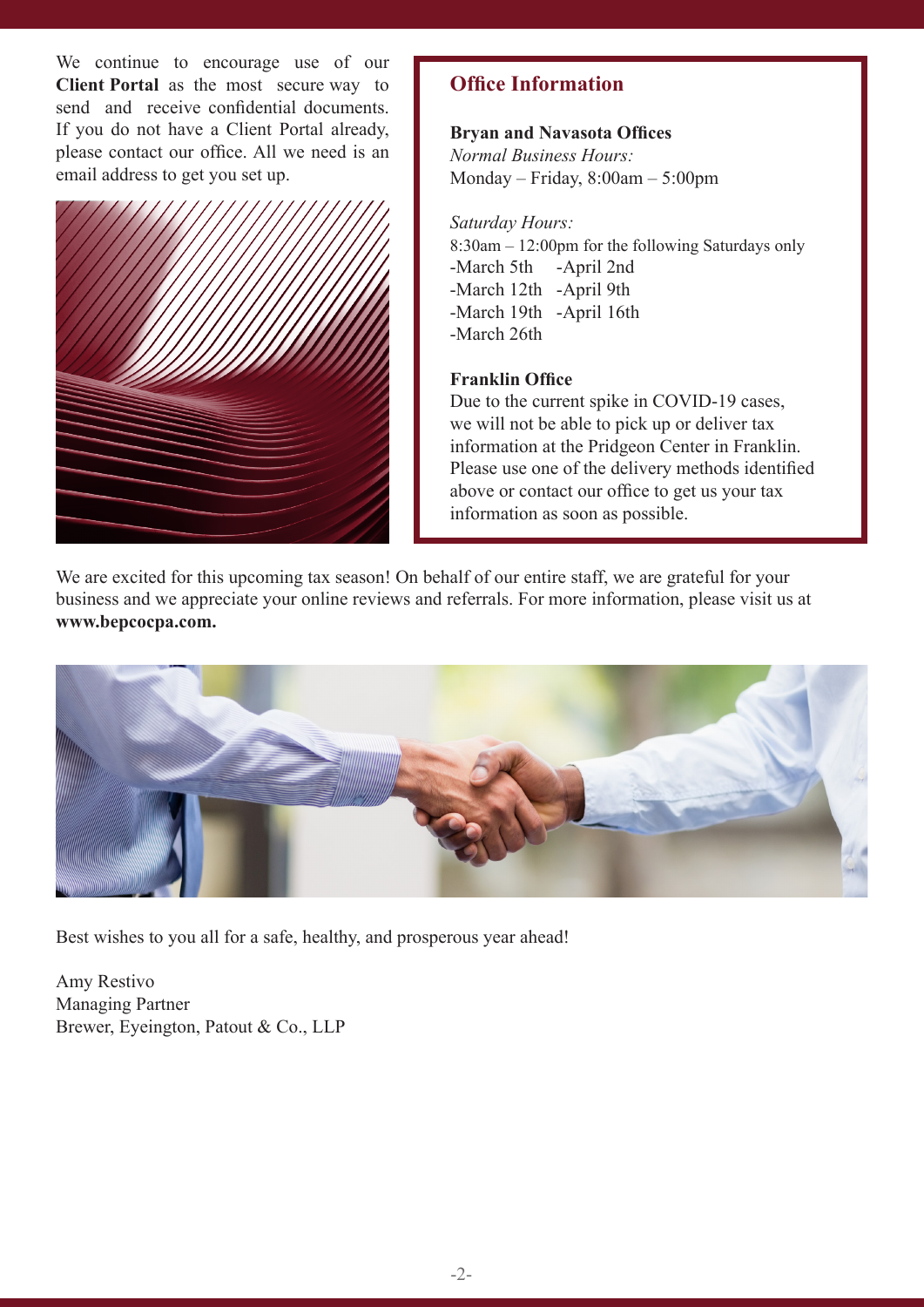# **TAX AND FINANCIAL PLANNING**

### **Economic impact payments (EIPs)**

The American Rescue Plan Act created a 3rd round of EIPs that were sent to qualifying individuals in March / April of 2021. As with last year's payments, the EIPs were set up as advance payments of a recovery rebate tax credit. If you qualified for EIPs, you should have received these payments already. However, if the IRS owes you more, this additional amount will be captured and claimed on your 2021 income tax return. If you received an EIP as an advance payment, you should receive a Letter 6475 from the IRS in January of 2022. Keep this for record-keeping purposes to help us determine any potential adjustment.

# **Child tax credit**

As part of the American Rescue Plan Act, there were many important changes to the child tax credit, such as the credit:

- Amount has increased for certain taxpayers
- Is fully refundable (meaning taxpayers will receive a refund of the credit even if they don't owe the IRS)
- May be partially received in monthly payments
- Is applicable to children age 17 and younger

The IRS began paying half of the credit in advance monthly payments beginning in July –– some taxpayers chose to opt out of the advance payments, and some may have complexities that require additional analysis.

In January 2022, the IRS will send Letter 6419 with the total amount of advance child tax credit payments taxpayers received in 2021. You should keep this letter for record-keeping purposes to helpus determine any potential adjustment. Individuals can also create or log in to their IRS.gov online account to securely access their child tax credit payment amounts.

#### **Charitable contribution deductions**

Individuals who do not itemize can take a deduction of up to \$300 (\$600 for joint filers) for qualified cash contributions to qualified organizations. Taxpayers who itemize can continue to deduct qualifying donations. In addition, taxpayers can claim a charitable deduction for cash contributions to qualified organizations up to 100% of their adjusted gross income (AGI) in 2021.

#### **Required minimum distributions (RMDs)**

RMDs are the minimum amount you must annually withdraw from your retirement accounts (e.g., 401(k) or IRA) if you meet certain criteria. For 2021, you should have taken a distribution if you were age 72 by the end of the year (or age 70½ if you reached that age before Jan. 1, 2020).

### **Unemployment compensation**

In 2021, there is no exclusion for unemployment compensation from income. The \$10,200 income tax exclusion, that a taxpayer may have received in 2020, is no longer available in 2021.

## **Virtual currency/cryptocurrency**

Virtual currency transactions are becoming more common. There are many different types of virtual currencies, such as Bitcoin, Ethereum and non-fungible tokens (NFTs). The sale or exchange of virtual currencies, the use of such currencies to pay for goods or services, or holding such currencies as an investment, generally has tax impacts.

### **Fraudulent activity remains a significant threat**

Our firm takes data security seriously and we think you should as well. Fraudsters continue to refine their techniques and tax identity theft remains a significant concern. Beware if you:

- Receive a notice or letter from the IRS regarding a tax return, tax bill or income that doesn't apply to you
- Get an unsolicited email or another form of communication asking for your bank account number, other financial details or personal information
- Receive a robocall insisting you must call back and settle your tax bill